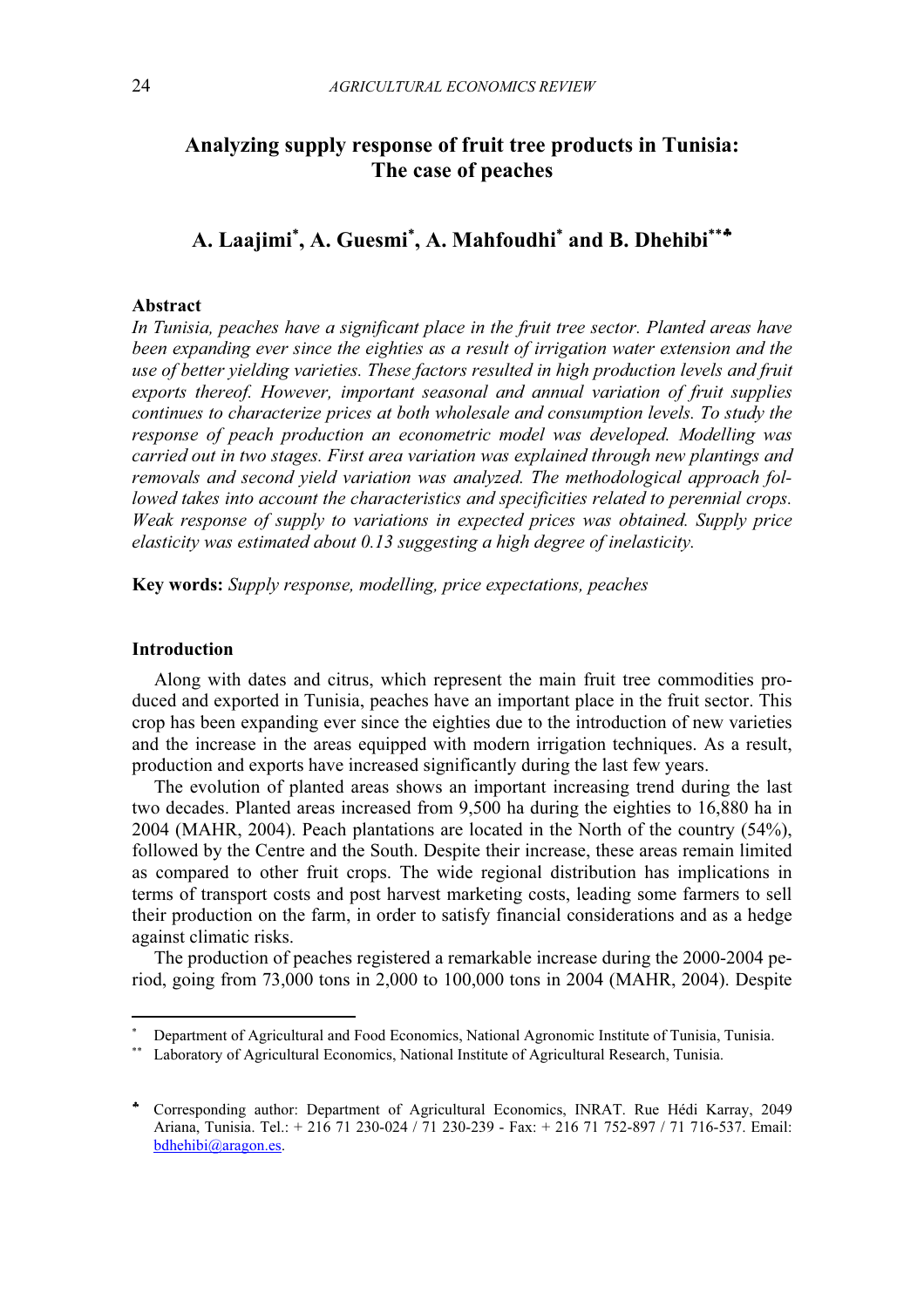the extension of irrigated areas, the volume of production still depends for the most part on climatic conditions. Furthermore, and in spite of its remarkable increasing trend, production remains still characterized by a strong seasonality. Production is then exposed to the competition with other fruit products marketed during the same period. Fruits that are destined to domestic consumption are increasing and the exported share remains low. Being a perishable product, peaches are also harvested during the same period with other tree fruits (apples, apricots, pears, grapes, etc.). This spatial-temporal diversification in the fruit supply induces competition between peaches and other fruits and leads to consequences on quantities supplied as well as prices.

This calls for a strategy to cope with the constraints that can hinder the development of this sector. Previous studies that dealt with this sector examined mostly technical aspects. The purpose of this study is to shed some light on other dimensions related to the economics side of the development of the sector and makes appropriate recommendations.

This study focuses on the supply side of the market for peaches in order to better understand the producer's behaviour regarding variations in economic factors and their decisions related to plantations and removal. To better understand the supply determinants, the supply response of peaches will be analysed. In fact, the supply response for perennial crops differs from annual crops due to the time factor, besides other aspects related to plantations and removals. The main characteristics of these crops are as French and Matthews (1971) state it: i) a long gestation period between initial input and first output, ii) an extended period of output following from the initial production or investment decision, and iii) eventually a progressive deterioration of the productive capacity of the plants.

This analysis will simulate not only the planting decisions but also those related to removal as well as renewal. It will also consider time lags between the planting and first production. In this context, the aim in analyzing farmers' behaviour towards economic variables is to determine the elasticity parameters characterizing the sensibility of supply. These parameters capture possible changes in areas as well as produced quantities and those supplied on the market as some exogenous factors, such as prices, vary. Therefore some approaches will be elaborated to develop a constructive basis to analyze the supply response taking into account various variables that may characterize perennial crops. Indeed, identifying the main determinants of peach supply will allow us to characterize its main causality. Hence, it is necessary in a first step to determine the set of economic variables (price, investment, etc.) potentially explaining economic behaviour in the peach activity.

The present paper is structured as follows. Following the introduction of the subject and the setting of the objectives, the theoretical background and the methodological approach are presented. The third section describes the econometric modelling of the supply response of peaches. First a general description of the model is provided. Then we describe the data sources and the estimation procedure. Third, we present the empirical results and discussion. The final section summarises the major findings.

## Theoretical background and methodological approach

A major specificity of the supply response of agricultural products is the non simultaneity between production decisions and those related to marketing. Producers' expec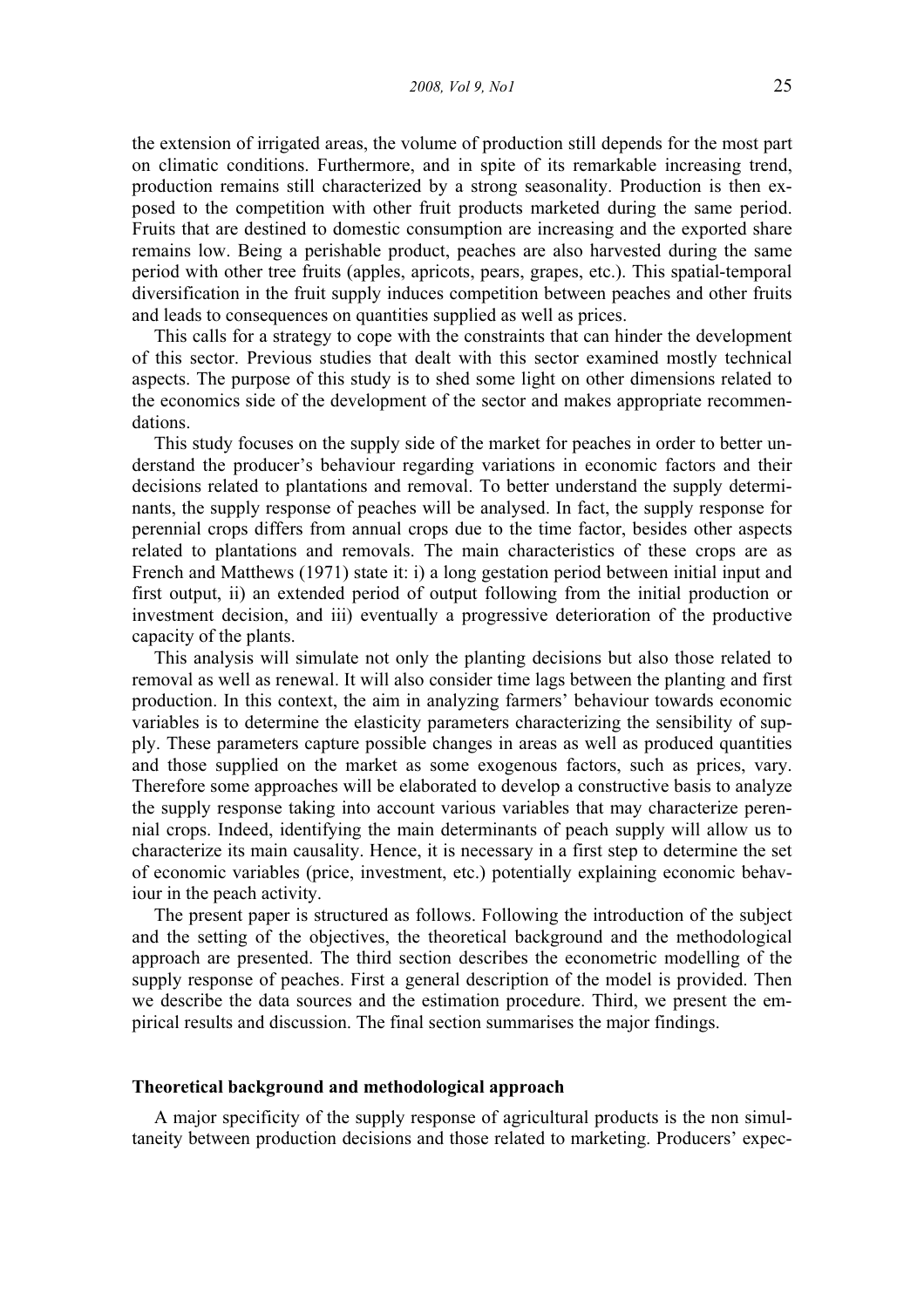tations about prices are crucial in this regard. In this context, cobweb models constitute the most basic assumption simulating such behaviour. Cobweb models stipulate that expectations are based on lagged prices by only one time period. In Nerlove's empirical work (1958) dealing with price expectations in agricultural markets, expected prices were expressed as a weighted sum of past prices, in which the weights decline as one goes back in time. In such case, only information on past prices is taken into account by economic agents.

Perennial crops has certain characteristics necessitating new approaches that take into account the time that is required by plants before entering into production and the decrease of returns due to the deterioration of the productive capacity of plants. Hence, an important problem need to be captured in the case of perennial crops, the time lag in the production process which requires a long enough time series permitting a reasonable number of degrees of freedom for estimation purposes (Nerlove, 1979).

The Nerlove model, traditionally used in empirical work on supply response, seems to be unsatisfactory to analyze supply response for fruit tree products. Two limits must be underlined: the existence of a delay due to biological factors and technology (Pierani, 1996).

An important feature, in the case of tree crops, is the investment decision as discussed by several authors (French and Matthews, 1971; French et al., 1985; Hartley et al., 1987). In particular, Akiyama and Trivedi (1987) explained investments by the error correction model. A model built by Davidson et al. (1978) put together the analysis of time series and econometrics, in order to empirically verify economic properties and to underline the importance of an approach that distinguishes between the different production phases: the period of entry into production and the role of technical change (Pierani, 1996).

Such models represent an important theoretical development, where estimation procedures require adequate statistical instrumental tools. Thus, in the case of perennial crops, the lack of data constitutes a constraint when studying a given sector; consequently, many authors limit their studies to elasticity analysis. Besides, given some limits of the Nerlovian approach in supply response modelling of tree crops, almost all recent studies undertaken until the seventies were based on simplified relations (Nerlove, 1979).

French and Matthews (1971) proposed a general system of supply to deal with fruit tree productions which they applied to asparagus, a perennial vegetable crop. This model is structured in five equations. The authors tried to separately estimate the equation of new plantations, areas in production and yields. The lack of time series on plantations, removal and age distribution of plantations, led them to estimating a supply function in a reduced form, which results from an adjustment equation of planting area and yield. The planting area variation is given by the following equation:<br>  $A_t - A_{t-1} = (1 - b)N_{t-k} - R_{t-1} + v_t$  (1)

$$
A_{t} - A_{t-1} = (1 - b)N_{t-k} - R_{t-1} + v_{t}
$$
 (1)

where,

 $A_t$ : planted area in year t;

- $A_{t-1}$ : planted area in year t-1;
- $N_{t-k}$ : New plantations in year t-k;

 $R_{t-1}$ : removed area in year t-1;

k: Time interval (in years) between plantation and entry in production;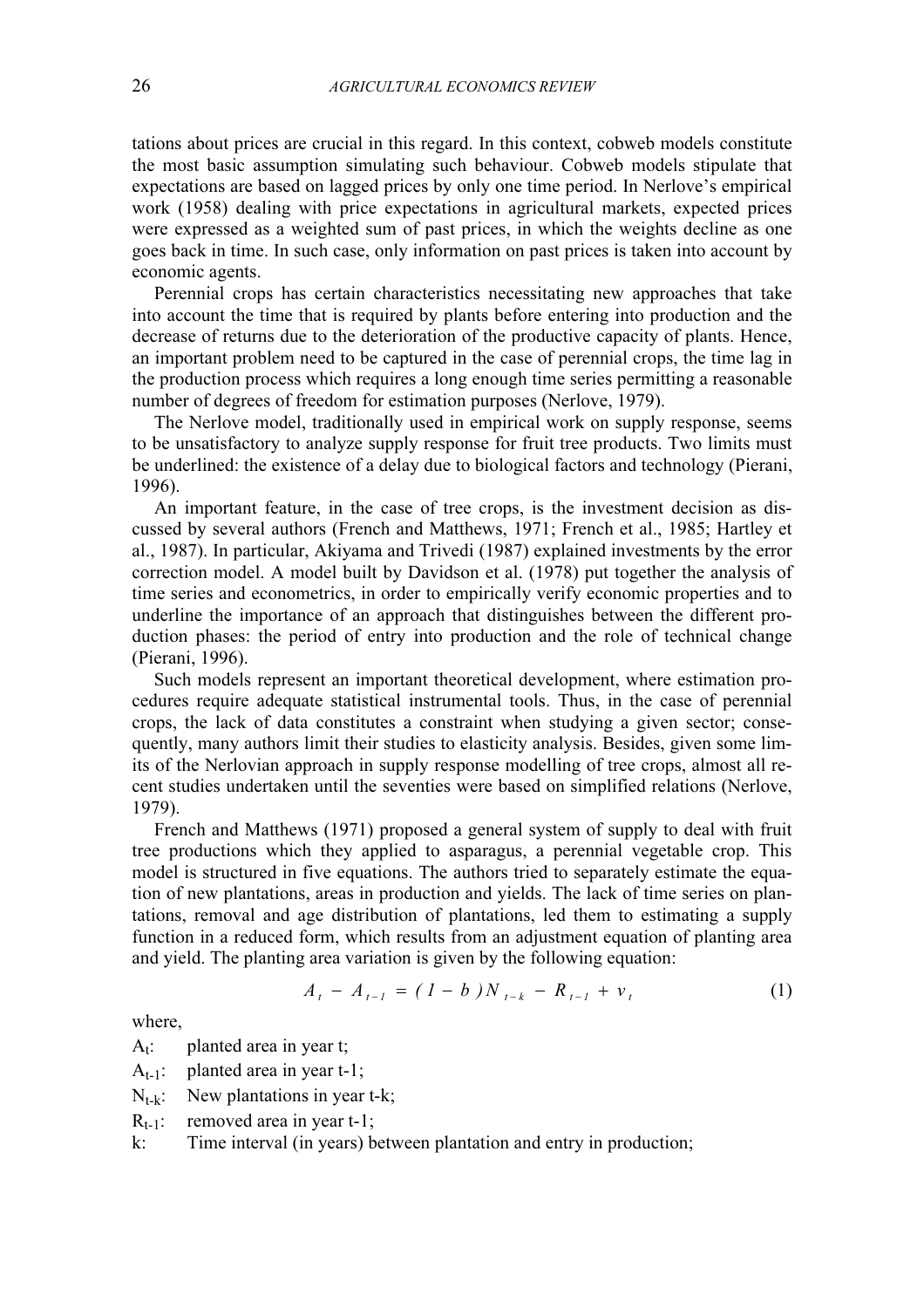$v_t$ : error term.

Modelling supply response of peaches will be undertaken while taking as a starting point the methodological framework developed by French and Matthews (1971). This model makes it possible to break up the product supply into two components corresponding to plantation and removal.

#### Modelling the supply response for peaches in Tunisia

### Model Specification

The production of perennial crops, contrary to annual crops, depends on the time factor. It depends also on factors related to plantation and removal. Indeed, the production of perennial crops differs from that of annual crops by the long period between the first input and the first production. In addition to the extended period of production starting from the initial decision of investment (period of full production which can reach 20 years), there is a progressive deterioration in the productive capacity of trees. Such period of decline may extend on 10 to 15 years.

The model suggested for this work aims at explaining not only the planting process but also tree removal and renewal. The main characteristics of the model is that it refers to farmers as a group with a similar behaviour, all facing the same product and factor prices, the same production technology and they all aim at maximizing economic profit.

The model comprises five equations, following French and Matthews (1971): i) two equations explaining the produced quantity and the desired level of plantations by farmers, ii) a new planting equation defined by the adjustments which would shift areas towards the desired level, iii) an equation which explains the removed area each year, iv) an equation which explains relationships between unobservable and observable variables, and v) an equation which explains variation in the average yield values. The changes in planted areas from year to year are obtained by combining the second and the third equation relating to the new plantations and removals. The total production is obtained by multiplying planting equation by the yield equation.

Given, the desired level of planted area  $S^*$ <sub>t</sub>, the new plantation is the area that will adjust the area at the desired level. This desired area is not immediately achievable; it needs k years, where k is the interval between the date of plantation and the date of entry in production.

$$
N^*_{t} = S^*_{t+k} - S_{t-1} + E^e_{kt} - N_{kt-1}
$$
 (N^\*\_{t} \ge 0) (2)

where,

 $\overline{L}$ 

 $N^*$ : New plantation area desired in year t;

 $S^*_{t+k}$ : Desired level of planted area after k years.

- $S_{t-1}$ : Area covered by productive plantations in year t-1;
- k: Time interval (in years) between plantation and entry in production (period of installation from 3 to 5 years and intermediate period from 1 to 5 years).
- $E_{k,i}^e$ Area expected to be removed after k years.

$$
N_{k t-1} = \sum_{i=1}^{k} N_{t-i}
$$
: Total planted area after t-k-1 years.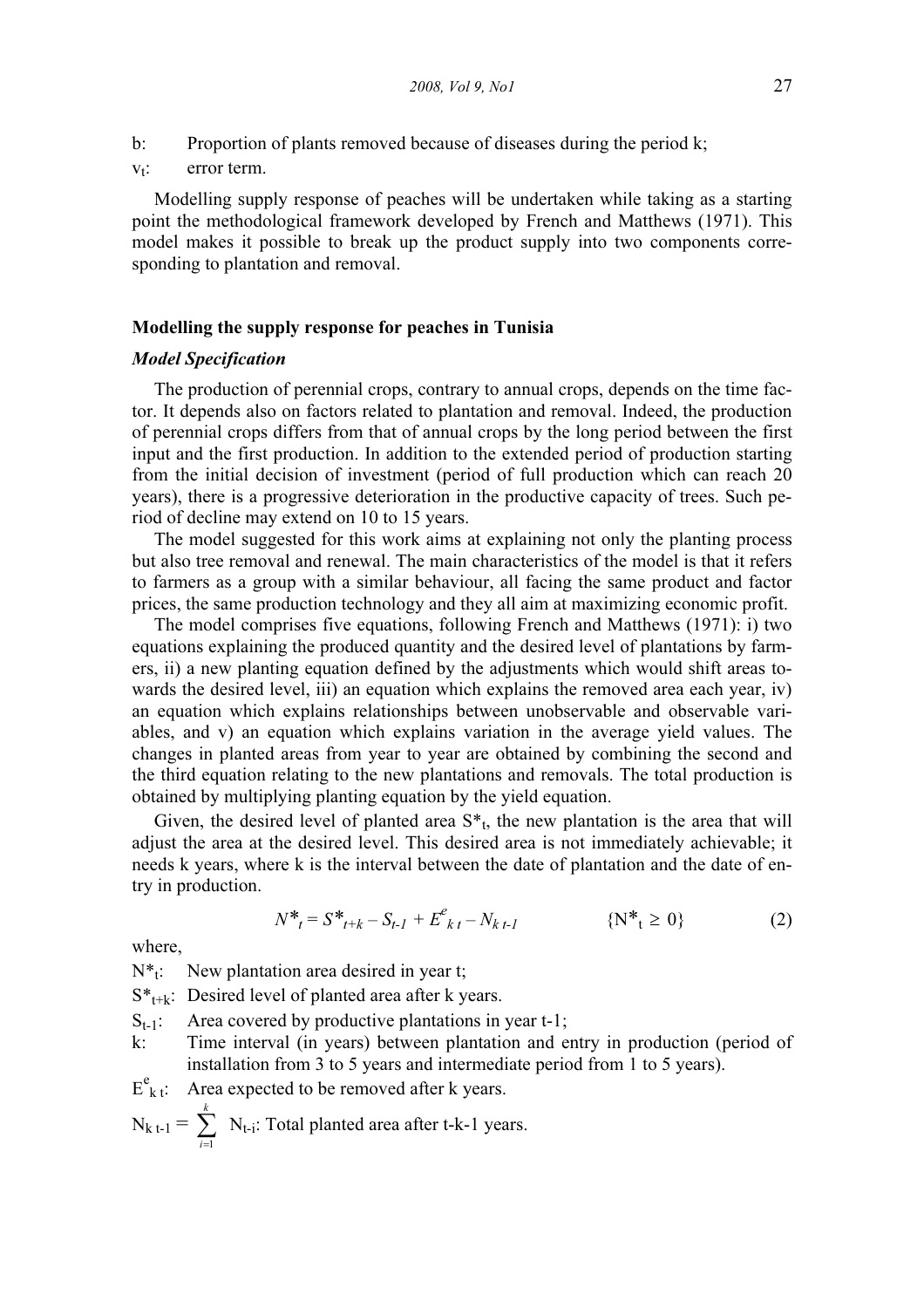The value of  $E_{k,t}^e$  introduces two components: the first one represents the young plantations or old plantations of few years but removed because of diseases or damage caused by insects and the second represents the plantations removed because of the significant decrease of productivity, we obtain then:

$$
E_{kt}^{e} = a_0 S_{t-1}^{0} + a_1 (N_{kt-1} + S_{t-1} - S_{t-1}^{0}) + u_t
$$
  
=  $a_2 S_{t-1}^{0} + a_1 N_{kt-1} + a_1 S_{t-1} + u_t$  (3)

where,

 $S^0_{t-1}$ : Area of plantations that reached a significant decrease in productivity;

a1: Small proportion of plantations removed because of diseases or damage caused by insects during the period k.

 $u_t$ : error term;

 $0 < a_0 < 1$ 

The actual plantations  $N_t$  are different from the desired ones in view of many factors. The model takes into account the nature of this difference as a function of the relationship between the actual value and the desired value. Thus, an adjustment relation is specified as follows:

$$
N_t - \beta N_{t-1} = \alpha (N^*_{t} - \beta N_{t-1}) + e_t
$$
\n
$$
\tag{4}
$$

which is equivalent to:

$$
N_t = \alpha N^* + \beta (1 - \alpha) N_{t-1} + e_t
$$
 (5)

where,

0< α <1: adjustment coefficient and, 0< β <1 is a term introduced to take into account the past residual effects for desired plantations. If  $\beta = 1$ , equation (5) reduces to a Nerlovian adjustment relation. If  $\beta = 0$ , there are no residual effects on future plantations or that actual plantations are just a fraction of the corresponding desired one.

The final equation for new plantations is then specified as follows (6):

$$
N_t = b_0 (I I_{t}^e - I I^*_{t}) + b_1 A R_{t}^e + b_2 S_{t-1}^0 + b_3 N_{k}{}_{t-1} + b_4 S_{t-1} + u_t
$$
 (6)

The real removed plantations are expressed as follows:

$$
E_t = c_0 + c_1 S^0_t + c_2 S^0_t (\prod_{t=1}^c \prod_{t=1}^*) + c_3 Z_t + c_4 S_t + u_t
$$
 (7)

where,

 $E_t$ : Plantations removed at the end of year t.

 $S^0_{\perp}$ : Plantations above a particular age in year t.

- $\prod^e t$ : Expected long-run profitability.
- $\prod_{i=1}^{c}$ Expected short-run profitability.
- $\prod_{i=1}^{k}$ : Long-run profitability per unit of product.
- $Z_t$ : Institutional or physical factors.
- $S_t$ : Planted area in year t.

The total change in areas from one year to another is given by: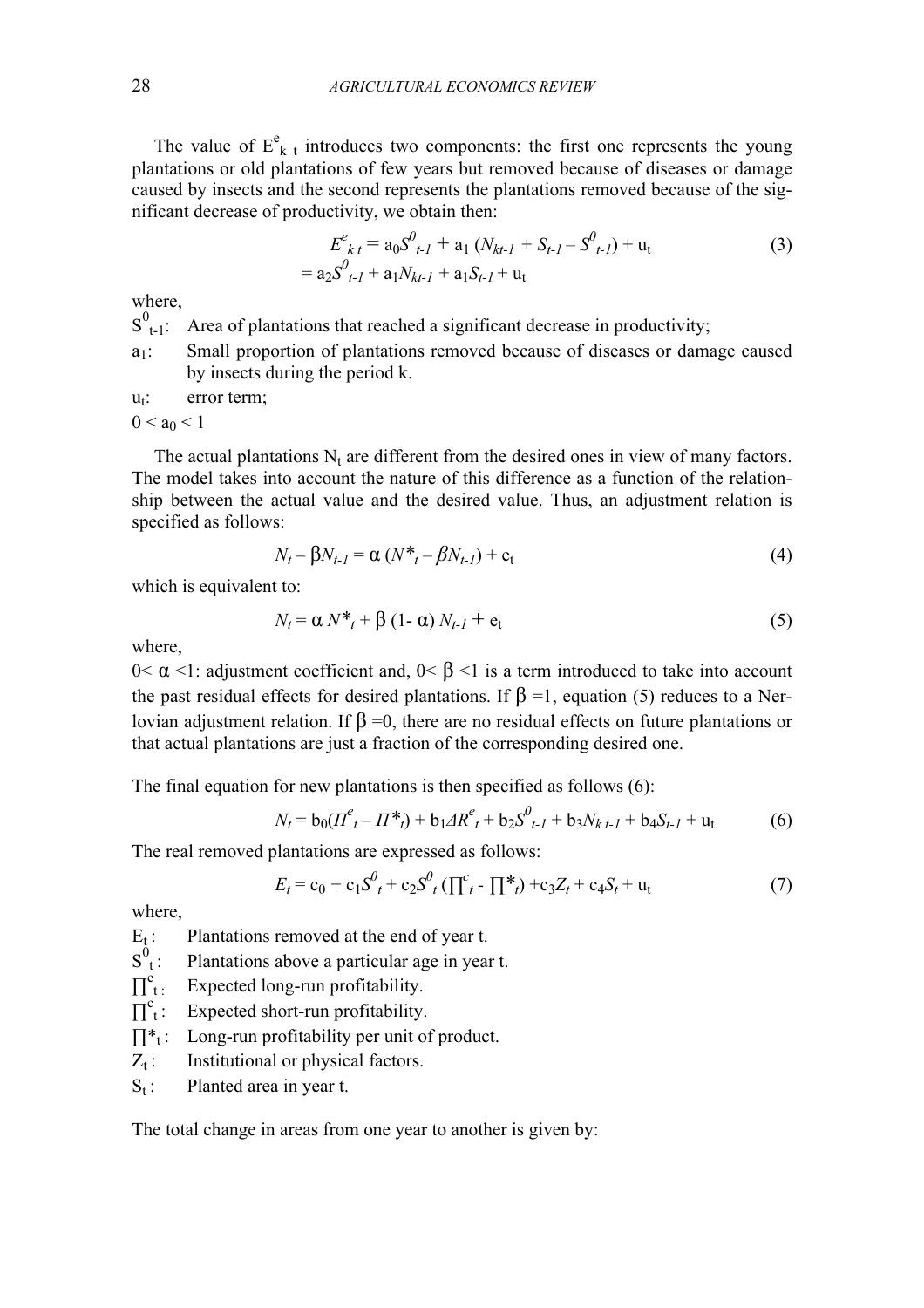$$
S_t - S_{t-1} = (1 - a_1) N_{t-k} - E_{t-1} + v_t
$$
\n(8)

Where k and  $a_1$  are as previously defined and  $v_t$  captures the possible unpredictable losses caused by diseases.

By substituting  $(6)$  and  $(7)$  in  $(8)$  we obtain:

$$
S_t - S_{t-1} = d_0 + d_1(\prod_{t-k}^{e} \prod_{t-k}^{*}) + d_2 \Delta R^e_{t-k} + d_3 S^0_{t-k-1} + d_4 S^0_{t-1} + d_5 S^0_{t-1}(\prod_{t-1}^{e} \prod_{t-1}^{*}) + d_6 Z_{t-1} + d_7 N_{k,t-k-1} + d_8 S_{t-k-1} + d_9 S_{t-1} + u_t
$$
\n(9)

As data series related to production costs are not available, an alternative for an approximation of the expected profitability  $\Pi_t^e$  is developed. This approximation is derived for the adaptive expectation model, as developed by Nerlove:

$$
P_{t}^{e} - P_{t-1}^{e} = \beta [P_{t-1} - P_{t-1}^{e}]
$$
\n(10)

where,

 $0 < \beta < 1$ , β is the expectation coefficient, P<sup>e</sup><sub>t</sub>: expected price in year t, P<sup>e</sup><sub>t-1</sub> is expected price in year t-1 and  $P_{t-1}$ : real price in year t-1.

A relevant approach would be that to assume the expected profitability  $\Pi_t^e$  as being the average of the last two prices of period t-1 and t-2 (Nerlove, 1956). This assumption implies the following expectations model:

$$
P_{t}^{e} - P_{t-1}^{e} = \alpha [P_{t-1} - P_{t-2}] \tag{11}
$$

where  $|\alpha| \leq 1$ 

Thus,  $\Pi^e$ <sub>t</sub> which is approximated by  $\left(\frac{pt}{mt}\right)$ ⎠  $\left(\frac{pt}{-t}\right)$ ⎝  $\big($ wt  $\left(\frac{pt}{wt}\right)^e$  is given by:  $\Pi^e_{t} = \left(\frac{pt}{mt}\right)^e$ ⎠  $\left(\frac{pt}{t}\right)$ ⎝  $\big($ wt  $\left( \frac{pt}{wt} \right)$  e =  $\frac{1}{2} \left( \frac{P_{t-1}}{W} + \frac{P_{t-2}}{W} \right)$ ⎠  $\left(\frac{P_{t-1}}{W} + \frac{P_{t-2}}{W}\right)$ ⎝  $\left(\frac{P_{t-1}}{W_{t-1}} + \frac{P_{t-2}}{W_{t-2}}\right)$ − $t - 2$  $t-1$  $\frac{t-1}{V_{t-1}} + \frac{P_t}{W_t}$ P W P  $\frac{1}{2} \left( \frac{P_{t-1}}{W_{t-1}} + \frac{P_{t-2}}{W_{t-2}} \right) = \frac{1}{2} \left( P_{1t-1} + P_{1t-2} \right)$ .  $1/((P_{1t-1}+P_{1t-2})=P_{2t-1}$  (12)

where,

 $P_t$ : wholesale price.

W : labour index.

Short-run expected profitability  $\Pi^c$  (in t+1) is measured in a similar way, excepting that:

$$
\left(\frac{\text{pt}}{\text{wt}}\right)^{\text{c}} = \left(\frac{\text{pt}}{\text{wt}}\right) = \text{P}_{1t} = \Pi^{\text{c}}
$$
\n(13)

An alternative would be to measure  $\Pi^c$  as being the average of  $P_{1t}$  and  $P_{1t-1}$ ; however the value for one year seems to be suitable since farmers make their short-run predictions based on the most recent experience. Under perfect competition conditions, pure economic profit can be assumed to get close to zero.

The area of old plantations  $S^0$  is observable on a practical level, while the lack of data forces us to use some approximations. An approach is to assume that the area  $S^0$  is proportional to total area St, then  $S^0_1 = \alpha_1 S_t$ . Another approximation would be to consider that  $S^0_{\ \rm t}$  is proportional to the average area over the last five years:  $\overline{St} = \alpha_2 S_t$ .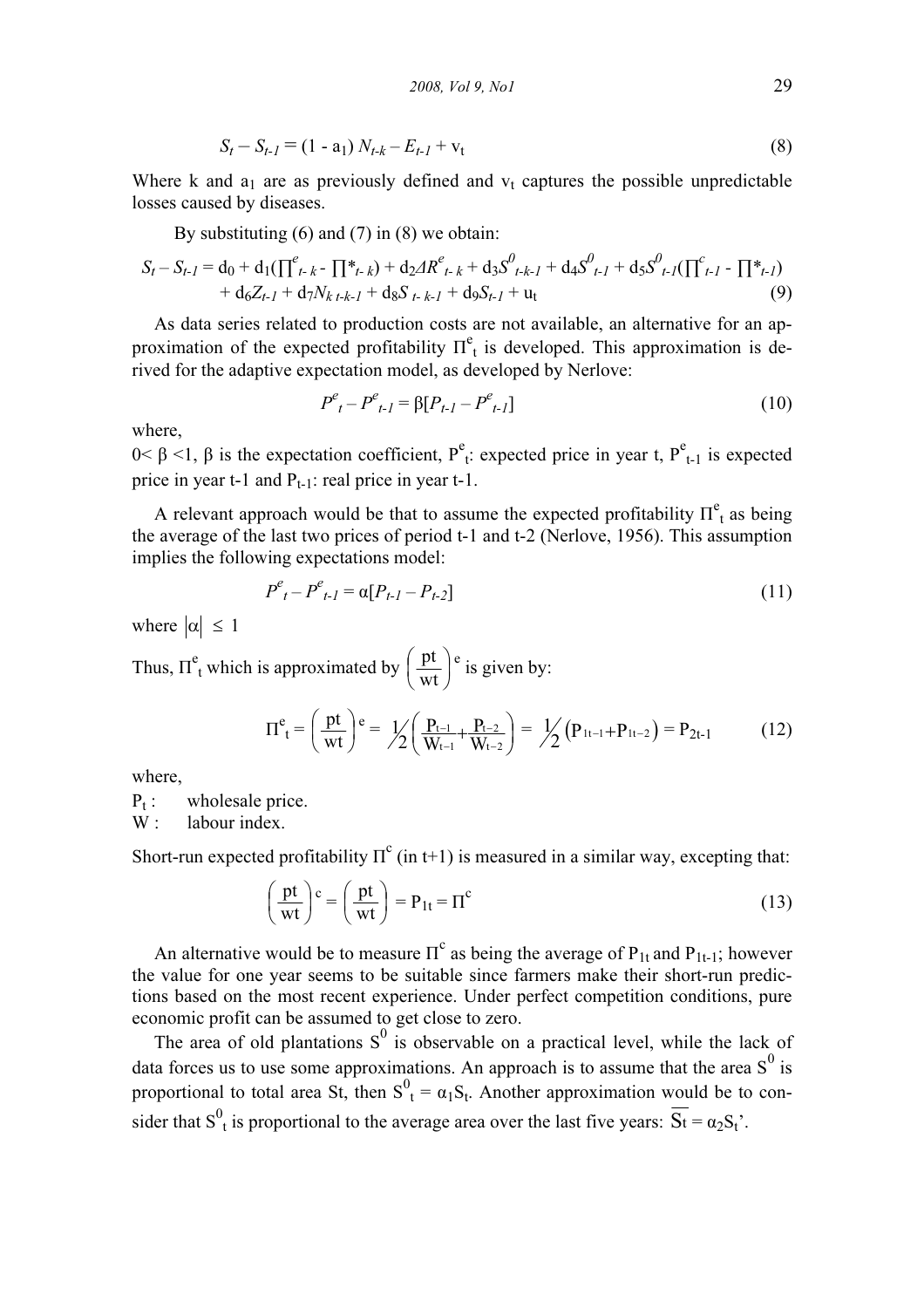The lack of an observable variable that may replace  $\Delta R^e$  (expected yield deviation) led us to eliminate this variable from the yield final equation (9) and the correlation between  $S_{t-k-1}$  and  $S_{t-1}$  may be avoided in the final equation to estimate (French et Matthews, 1971).

Substituting expected variables by their observed values in (6), (7) and (9) we obtain the estimable equations of new plantations, removals and area:<br>  $N_t = b_0 P_{2t-1} + b_1 \overline{S}_{t-1} + b_2 N_{kt-1} + b_3 S_{t-1} + u_t$  (14)

$$
N_t = b_0 P_{2t-1} + b_1 \overline{S}_{t-1} + b_2 N_{kt-1} + b_3 S_{t-1} + u_t
$$
\n(14)

$$
E_t = c_0 + c_1 \overline{S_t} + c_2 \overline{S_t} P_{1t} + c_3 Z_t + c_4 S_t + u_t
$$
  
\n
$$
S_t = d_0 + S_{t-1} + d_1 P_{2t-k-1} + d_2 \overline{S}_{t-k-1} + d_3 \overline{S}_{t-1}
$$
\n(16)

$$
S_t = d_0 + S_{t-1} + d_1 P_{2t-k-1} + d_2 \overline{S}_{t-k-1} + d_3 \overline{S}_{t-1} + d_4 \overline{S}_{t-1} P_{1t-1} + d_5 Z_{t-1} + d_6 N_{k,t-k-1} + u_t
$$
\n(16)

The yield of a perennial crop varies with plant age, technology (farming techniques, varieties, etc.), climate and other biological factors. In some cases, current yields could be related to those of the past. The effect of technical change may be measured by a trend variable. The effect of climate and other biological factors can be represented by a random disturbance term. Yields equation to be estimated takes the following form:

$$
\ln R_t = \alpha_0 + \alpha_1 \ln S_t + \alpha_2 T + \alpha_3 \ln Pluv + v_t \tag{17}
$$

Where,  $R_t$ : Yield in year t,  $S_t$ : Productive area in year t, T: Trend variable which represents technology and Pluv: Average rainfall of the period t and t-1.

#### Data Sources

Taking into account the availability and the continuity of time series, annual data covering the period ranging from 1980 to 2004 were used. Data come from different sources: agricultural statistics yearbook of MARH (areas, rainfall and wholesale prices) and the Official Journal of the Republic of Tunisia (Guaranteed Minimum Agricultural Wage "SMAG"). Rainfall was given on the basis of regional distribution of the areas planted to peaches over the period 1980-2004.

#### Results and discussion

Estimation of the various equations was carried out according to the Ordinary Least Square method (OLS). In what follows we will expose, first, the results related to the equations of new plantations, removals and yields, and then we will present the results of acreage equation which was deduced from the various estimated equations.

D.W. close to 2 indicates that residuals are not correlated for all of the estimated equations. Heteroscedasticity was tested using the White test. Calculated values  $nR^2$  are lower then those of Chi-Square. Thus the null hypothesis of homoscedasticity cannot be rejected.

Most of the variables used to explain investment decisions in peach crops are significant at 5% level and the estimated parameters have the expected sign. Equations were estimated without the intercept term, following French and Matthews (1971) formulation.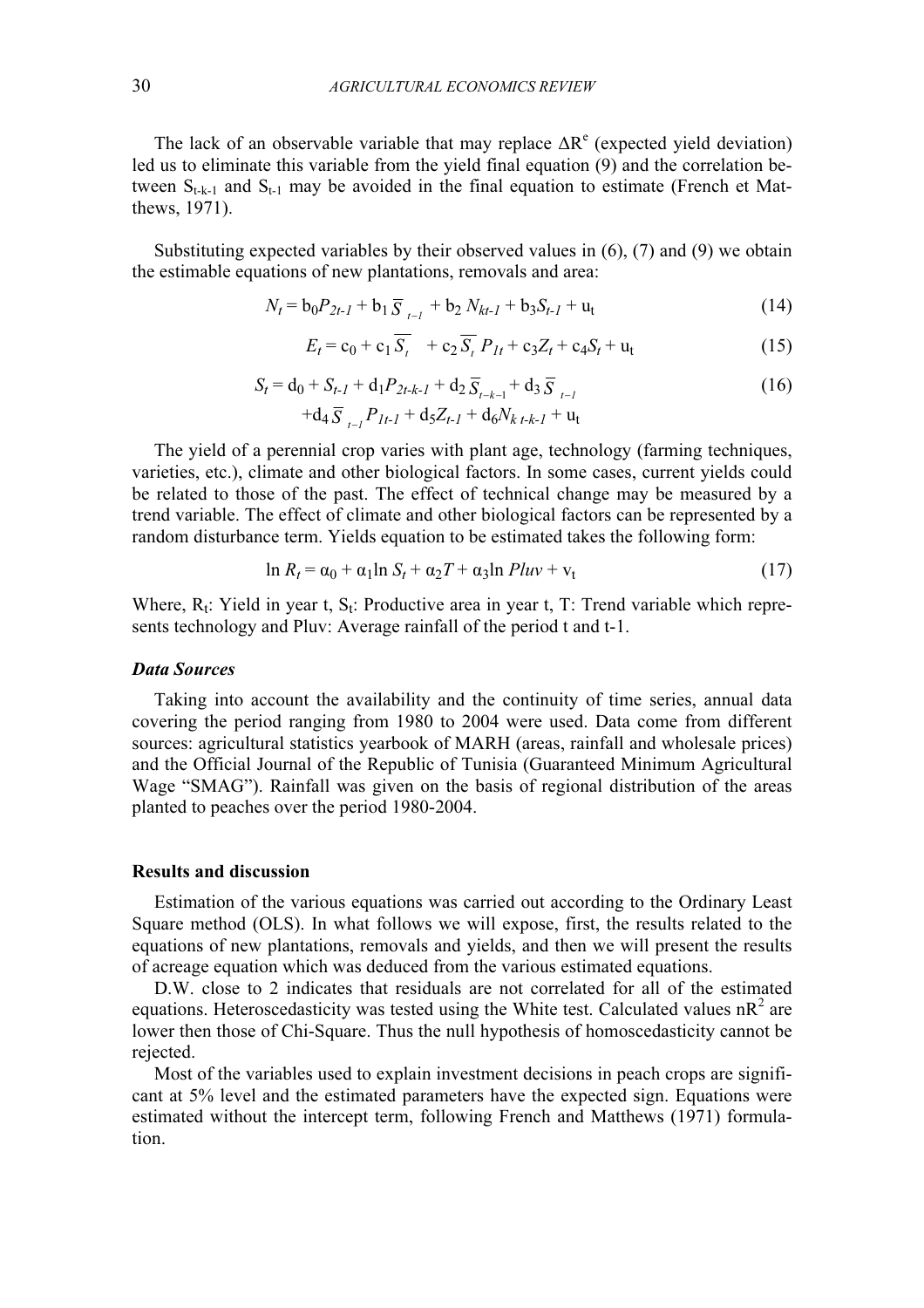2008, Vol 9, No1 31

An inrease in expected prices, reflecting the ratio between peach prices and labour price index (here the SMAG) induces an increase in the new plantations area. If farmers expect higher product prices they will seek to increase their productions. Farmers' response to price increases leads to new investments and renovation of orchards that show a fall of productivity. Indeed, the need for replacing the less productive plantations becomes necessary if the farmer is looking for increasing or at least maintaining his production levels.

Removal relationships estimated as suggested by equation (15) are summarized in table (1). All estimated parameters are significant and with expected signs. There is a positive correlation between removals and plantations whose productivities started to fall. On the other hand, productive plantations are negatively correlated with removed areas. An increase in areas occupied by old plantations implies their removal to be replaced or substituted by another crop. Thus, the farmers may choose to replace old plantations that have a low production level by new plantations that are unproductive during the first three years. The decision of removal is strongly related to expectations made about peach prices. Hence, the removal of the plantations is accelerated when farmers expect a price increase in the short run.

| Equations                            |                                          | Coefficient | T Stu-<br>dent | $R^2$ | $R^2$ | $\boldsymbol{\mathrm{F}}$ | <b>DW</b> | White<br>Test |
|--------------------------------------|------------------------------------------|-------------|----------------|-------|-------|---------------------------|-----------|---------------|
| Eq $1:$ New planta-<br>tions $(N_t)$ |                                          |             |                | 0.90  | 0.89  | 60.89                     | 1.94      | 8.63          |
|                                      |                                          | 9533.874    | $1.8*$         |       |       |                           |           |               |
|                                      | $\frac{P_{2t-1}}{\overline{S}}$<br>$t-1$ | 0.815       | $3.52**$       |       |       |                           |           |               |
|                                      | $N_{kt-1}$                               | $-0.495$    | $-3.95**$      |       |       |                           |           |               |
|                                      | $S_{t-1}$                                | 0.056       | 1.85*          |       |       |                           |           |               |
| Eq 2 : Removals<br>$(E_t)$           |                                          |             |                | 0.68  | 0.63  | 14.88                     | 2.12      | 6.34          |
|                                      | Intercept                                | $-911.164$  | $-0.8$         |       |       |                           |           |               |
|                                      | $\overline{\overline{S_t}}$              | 2.225       | $2.19*$        |       |       |                           |           |               |
|                                      | $\overline{S_t} P_{lt}$                  | 13.419      | $3.48**$       |       |       |                           |           |               |
|                                      | $S_t$                                    | $-0.366$    | $-3.27**$      |       |       |                           |           |               |
| Eq 3 : Yield $\ln(R_t)$              |                                          |             |                | 0.86  | 0.84  | 42.37                     | 1.54      | 7.11          |
|                                      | Intercept                                | 0.83        | 0.24           |       |       |                           |           |               |
|                                      | $\ln S_t$                                | $-0.30$     | $-1.95*$       |       |       |                           |           |               |
|                                      | T                                        | 0.04        | $8.26**$       |       |       |                           |           |               |
|                                      | $ln$ $Pluv$                              | 0.44        | $2.69**$       |       |       |                           |           |               |

Table 1. Estimate of the equations " new plantations "," removals " and " yield "

Note :  $P_{2t-1}$ : Average of prices for years t-1 and t-2 divided by SMAG of the same period,  $\overline{S}_{t-1}$ : Area of old plantations for the period t-1,  $N_{kt-1}$ : Total area planted after t-k-1,  $S_{t-1}$ : Area of productive plantations for the period t-1,  $\overline{S_t}$  : Area of old plantations for the period t,  $\overline{S_t}P_{1t}$ : Area of old plantations for the period t multiplied by the short run expected price,  $S_t$ : Area of productive plantations for the period t,  $R_t$ : Yield in year t, T : Trend variable which represents technology and Pluv: Average rainfall of the period t and t-1,  $k = 3$  years, F : Fisher test, DW : Durbin-Watson test, T : Student test. \*\*, \*: Significance at 1% and 5%, respectively.

In the yields model, all parameters were statistically significant at 5% level and with the expected signs as well. Technology and rainfall are positively related to yield level.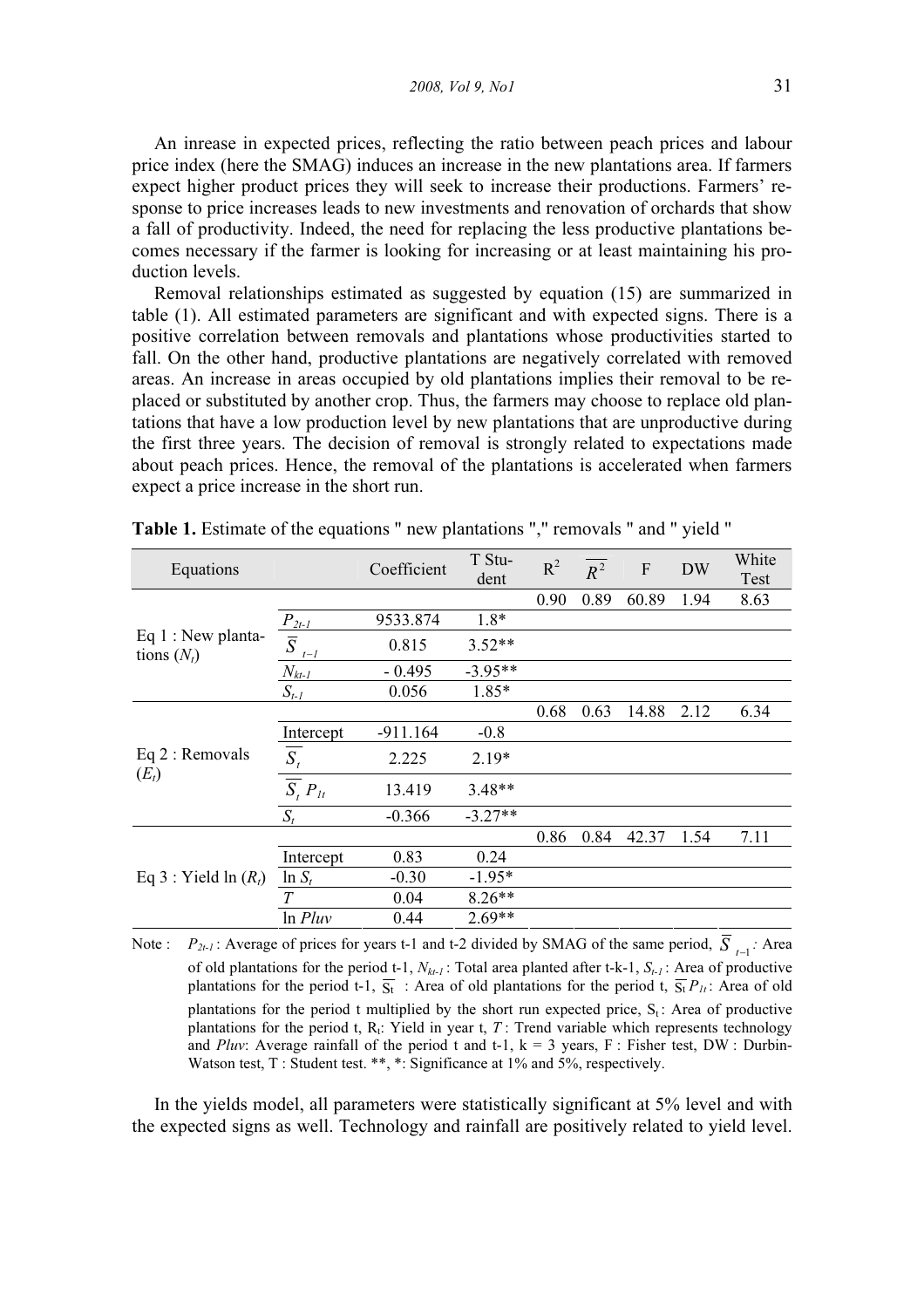Productive areas are negatively correlated with yield. Thus, an increase in productive areas induces a reduction in yield. Indeed, during the first years, new plantations generate low output, which results in low average yields and consequently, productive areas show a negative relationship with yields. However, on average, yields increase by 0.04% each year due mainly to the use of new highly productive varieties, use of water saving techniques, etc.

The rainfall variable has a significant and positive parameter. A 1% increase in rainfall involves 0.44% output increase in the short run. In spite of the extension of the irrigated areas which reached 12,000 hectares in 2005, the production of peaches remains dependent on climatic conditions (MARH, 2005).

Parameters of the acreage equation can be derived from new plantations and removals equations. This leads to the following results:<br> $S_t - S_{t-1} = 911.164 + 8580.486P_{2t-k-1} + 0.733 \overline{S}_{t-k-1}$ 

$$
S_{t} - S_{t-1} = 911.164 + 8580.486P_{2t-k-1} + 0.733 \overline{S}_{t-k-1} - 2.225 \overline{S}_{t-1} - 13.419 \overline{S}_{t-1}P_{1t-1} - 0.446N_{k,t-k-1}
$$
\n(18)

Prices are positively correlated with planted areas. Farmers who expect an increase in prices will to tend improve their productive capacities through the renewal of old plantations and the development of new investments.

The variable representing planted areas that reached a significant decline in productivity has a positive parameter. In fact, these areas are replaced by other new plantations since farmers tend to recover their losses in the coming future. The deterioration of the productive capacity of these plantations during year t-1 involves the reduction in the productive area in year t. Moreover, the replacement of these old plantations requires at least three years, which explains the negative sign associated with this parameter.

The variable which represents the combined effect of expected price in the short run and old plantations area (lagged one period), has a negative parameter. This can be explained by the fact that the expected price in the short run does not have an effect on the variability of productive areas in view of the fact that the decision of investment can be immediate whereas the adjustment of areas to the desired level can be reached only after a number of periods required to have productive plantations. Indeed, as mentioned before, the increase in old areas leads to a reduction in those areas which are productive in year t.

Farmers' decisions to invest are strongly related to the age distribution of plantations. Thus, the increase in planted areas is also a consequence of the expectations made by farmers about the future age distribution of the plantations and the need for their renewal. In fact, the investment decision is also influenced by other factors related to capital availability. On the other hand, the decision to remove is carried out more quickly than that of planting.

The adjustment coefficient (0.55) shows that the new plantations are lower than the desired level. Indeed, several factors may contribute to limit the programs of new plantations. On one hand, the capital factor, when available would increase the speed of replacement of the less productive plantations by others which are more productive. On the other hand, the directives of the  $X<sup>th</sup>$  Plan aim at reducing the programs of new plantations in the future in order to stabilize the production (MARH, 2002). This results in a doubt when allocating factors and hence less achievements than expected.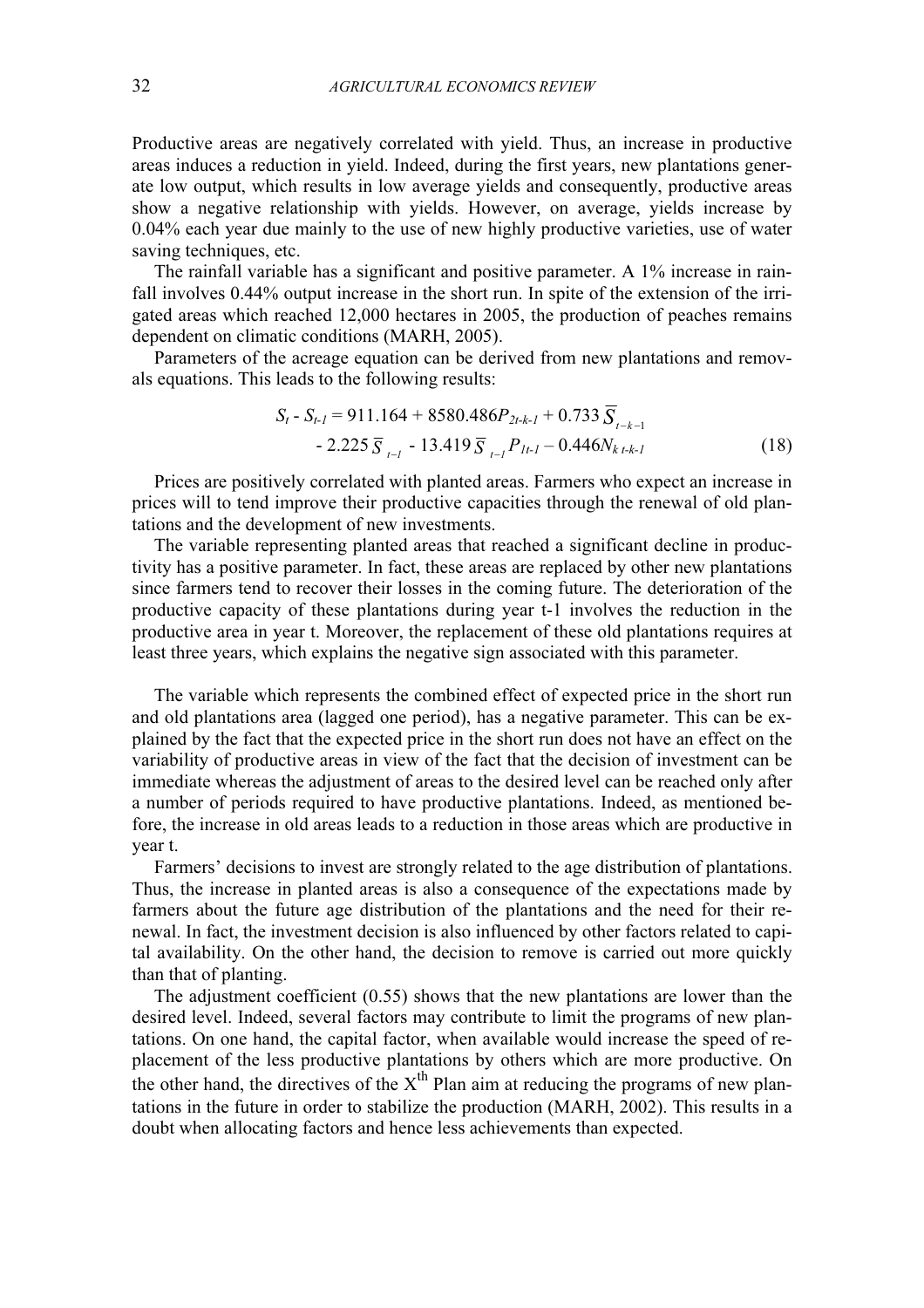|                            | <b>Elasticity</b> |
|----------------------------|-------------------|
| Expected areas/Price (SR)  | 0.1               |
| Expected Supply/price (SR) | 0.07              |
| Expected Supply/price (LR) | 0.13              |

Table 2. Short-run and long-run elasticities (calculated at sample mean)

SR: Short-run; LR: long-run.

The analysis based on elasticises shows that the price elasticity of yields in the short run is very low (0.07). This result implies that yields are non sensitive to price variations. The estimated yield elasticities with respect to areas is about -0.30. Thus, yields decrease by 3% if areas increase by 10%.

Rainfall influences also the output level. An increase in the rainfall level for the two years previous to harvest, will improve the output level. Thus, yields can be increased by 4.4% if rainfall rises by 10%. Shot run elasticity of areas with respect to expected price is about 0.1. Similar results were found by Dellal and Koç (2003) for the Turkish apricot sector. Price elasticity of the productive area, measured by the number of trees was about 0.08 for the short run and 0.18 for the long run.

Short run elasticity of peaches with respect to price is about 0.07. Taking into account an adjustment coefficient of 0.55, long run elasticity is about 0.13, which indicates that the supply is inelastic. This is in agreement with most studies dealing with supply response of perennial crops which found low price elasticity values.

#### Concluding remarks

This empirical work aimed at examining the supply response of peaches in Tunisia. The methodological approach followed takes into account characteristics pertaining to perennial crops, on the basis of the analytical framework suggested by French and Mathews (1971). Some adaptations were made to the model when formulating price expectations.

The supply response model was represented by three equations. The first two are removal and new plantings, which were used to simulate the area variation and the third was that of yield variation. In spite of some limits related to the availability and quality of the statistical data used in the empirical analysis, the estimation of the various equations led to significant results.

Indeed, the increase in expected prices leads to a growth in planted areas through the renewal of plantations which recorded a significant decline of production and the development of new investments. This increase in the areas of new plantations leads to a competition of these fruit crops with the other fruits and vegetables crops particularly in the use of the production factors.

Farmers' decision to invest depends on the age distribution of plantations. Thus, the increase in planted areas is due primarily to expectations made by farmers about the future age distribution of plantations and the need for renovating their orchards. It should be noted that the decisions of investment are slowed down by many factors related to the fact that most of fruits production is made by small and medium farms who generally face financial problems and difficulties in accessing to credit. On the other